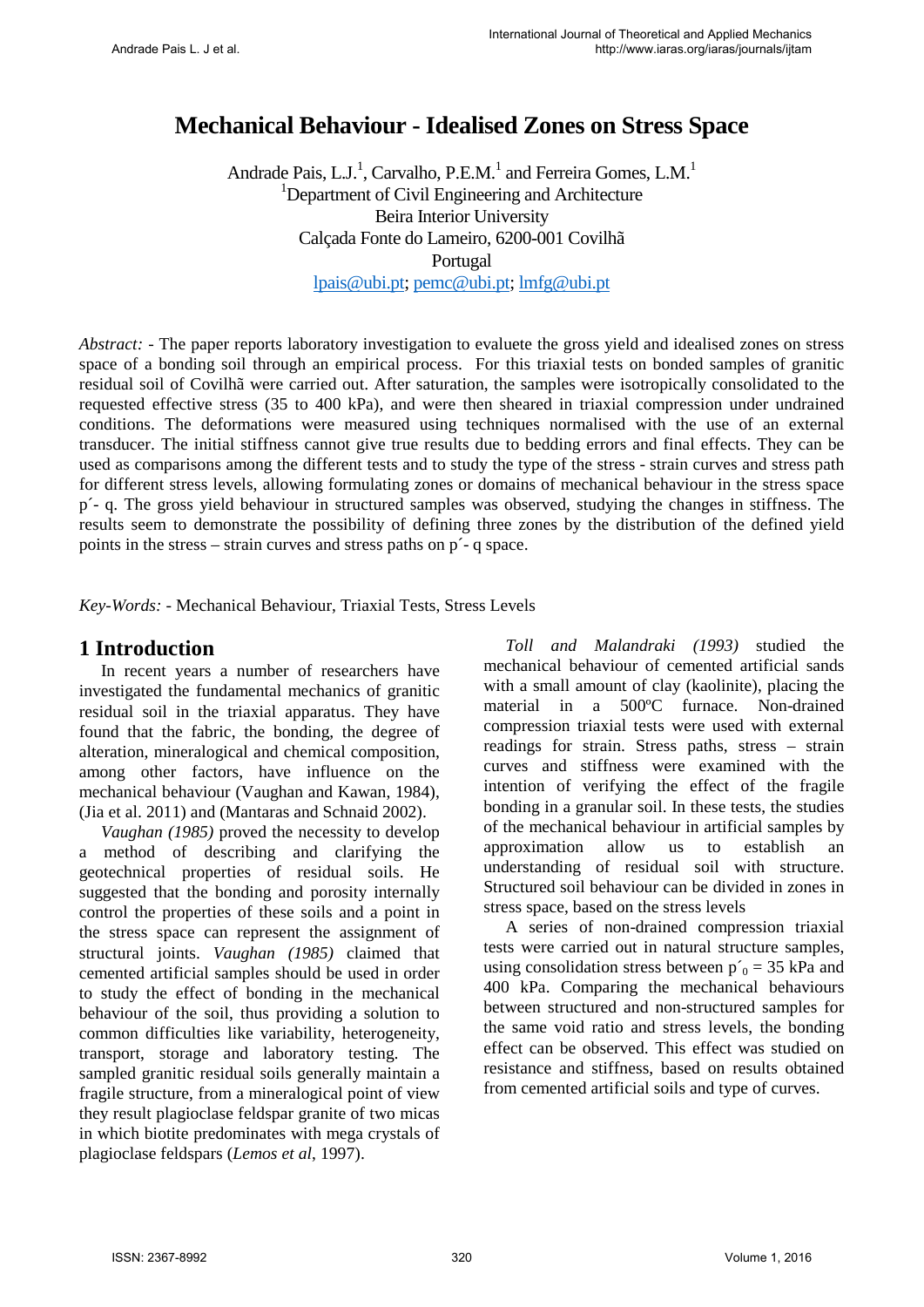# **2 Geological setting**

The plagioclase feldspar granites occupy a much larger extension in Portugal than the alkaline granites, possibly more than two thirds of the granitic area, predominantly in the central region of the territory, particularly in the Beiras region. The local variety is named Granite of Covilhã, Figure 1.

The granites which belong to the plagioclasefeldspar series contain two micas in which biotite predominate, and its texture frequently consists of mega crystals of feldspars and plagioclase. A more detailed description can be found in *Lemos et al., 1997*. It is accepted that they are prevenient from magmatic differentiation henceforth from mantle, probably by dry fusion of the base of the crust and mixture of materials, in general always associated. They are designated hybrids, of base or infracrostal origin, which are in general of late installation [Capdevila et al.,(1973), quoted in geological memoirs and news from *carta da Covilhã*].



Figure 1 - Main granitic formations of continental Portugal. (I.G.M., 1999)

Weathering is severe on Covilhã's Granite and mechanical properties of the rock massif vary shortly in time and space. Depth of weathering frequently varies in short distances, in a differentially manner preferably along cracks and mechanical discontinuities producing boulders and "balls", being the former to determine the "in situ" mechanical parameters. Small scale analysis is difficult due to granitic residual soil heterogeneity, becoming important for sampling representativeness the dimension and frequency so to obtain a general behaviour even if in some occasions it is admissible the homogeneity of such soils.

The mineralogical composition along vertical profiles barely changes, being noticeable however, as it approaches surface, a gradual increase on clay content with illite and kaolinite sometimes associated with chlorite, being feldspar minerals more common at depth. The massif under study presents a high degree of weathering (W-5 according to IAEG, 1981, classification).

# **3 Tests and procedures**

The classified soil belongs to group SW-SM with gravel, and clay activity is normal to low, revealing the presence of kaolinite, low expansion clay. Liquid limit is between 29% and 34% and low plasticity limit reflecting the presence of mica minerals and feldspar, retaining water in internal cleavage. As the representativeness of the sampling carried out on granitic residual soil from Covilhã is not an issue, neighbouring samples were gathered so the samples for triaxial testing were physically similar (specific volume  $v_0 = 1,840$  a 1,890), also to reduce the potential macro heterogeneity.

A conventional triaxial chamber was used with external readings for the axial strain during the sheared non-drained condition for structured and destructured samples of 100 mm in diameter and 200 mm longer. The test consisted of consolidated undrained triaxial compression tests (CU) with pore water pressure measurement. The specimens placed on the triaxial cells are saturated (B= $\Delta u/\Delta \sigma_3 > 95\%$ ;  $\Delta u$ , pore pressure variation and  $\Delta \sigma_3$  cell pressure variation) and consolidated for different consolidated confinement stress - initial mean effective stress  $(p_0)$ . Drainage is assured by the base and top of the sample during the isotropic consolidation phase in a series of samples for:  $p'_{0} = 35$  kPa,  $p'_{0} = 50$  kPa,  $p'_{0}$  $= 100 \text{ kPa}, p'_{0} = 200 \text{ kPa}$  and  $p'_{0} = 400 \text{ kPa}$ . The maximum rate of axial displacement applied is equal to 0.038 mm/minute.

# **4 Stiffness and yield**

The estimate of gross yield is based on empirical processes, which are affected by the possible influence of the observer. In triaxial testing samples can be carried along a variety of stress paths in order to examine the behaviour of yield. It is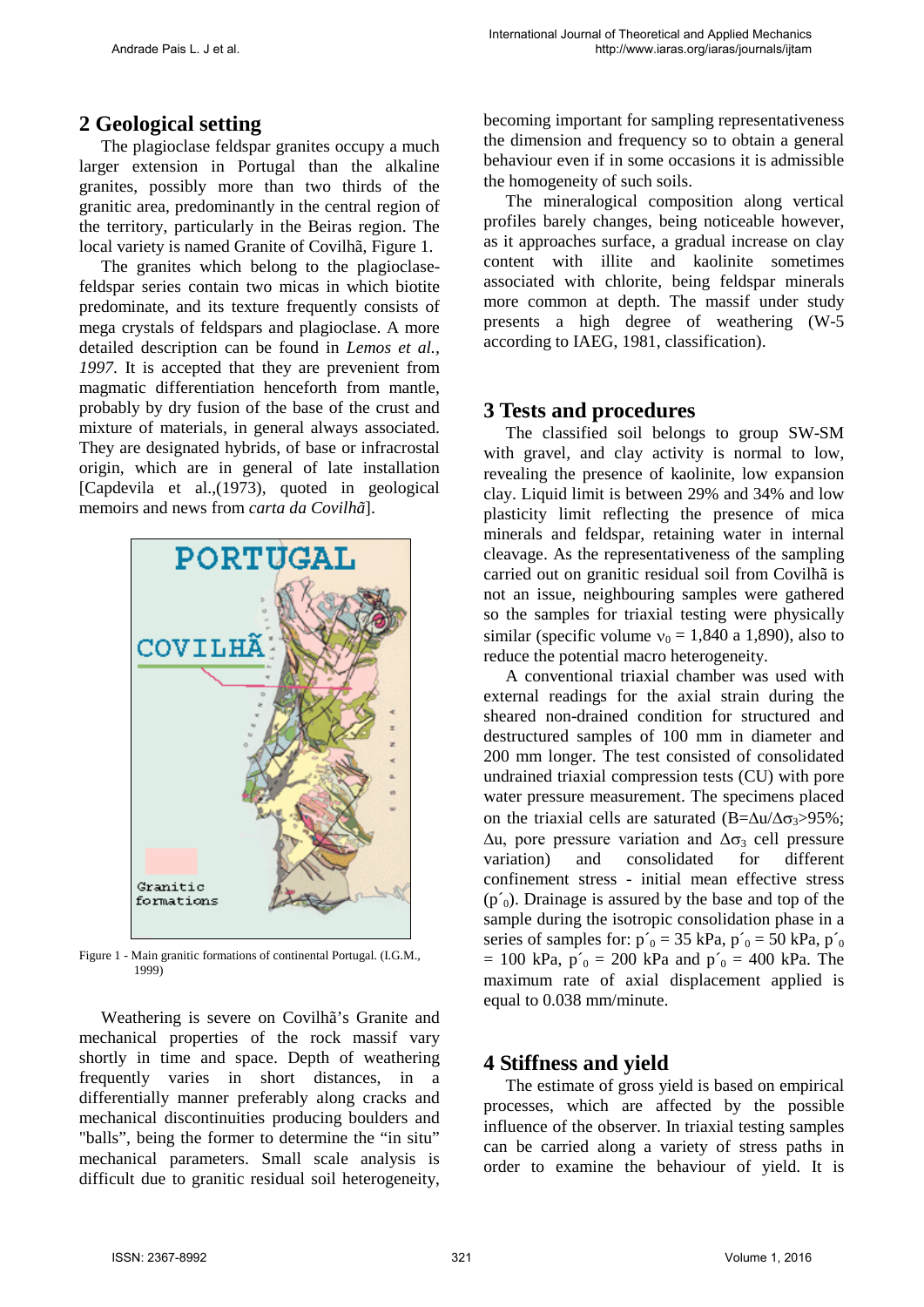common to have  $q = (\sigma'_1 - \sigma'_3)$  versus  $\varepsilon_a$  (deviator stress: axial extension – stress space), p´ versus ν (mean effective stress: specific volume – volumetric space), graphs and the absorption of energy per unit of volume versus the length of the stress vector, where the yield value should be coherent in the various graphs.

In this paper the yield behaviour of the samples with structure was observed, studying the changes in stiffness ( $E_{tg}$ ) in graphs log  $\varepsilon_a$  versus log  $E_{tg}$ . For those tests whose applied isotropic consolidation stress is below to the virtual preconsolidation stress, a first yield is observed where the curve presents a first discontinuity for small strains. A second gross yield is observed where the greatest discontinuity is noted, with an abrupt decrease in stiffness, Figure 2. Virtual preconsolidation stress is 70 kPa in this soil.



Figure 2 - Granitic residual soil from structured: defining the yield points ( $p_0$  = 50 kPa).

### **5 Discussion**

Based on these results, the behaviour of granitic residual soil can be divided in three zones in space p´: q, based on the stress levels, Figure 3.

The three zones were identified in conformity with the proposed for artificially cemented soils (*Toll & Maladraki, 1993)*. Each zone has a typical stress path and stress – strain curve, characterised by the position of three points:

*m*- Maximum tension rate  $(q/p')_{max}$ .

 $s - 2$ <sup>nd</sup> gross yield surface.

*u* – Maximum pressure variation rate of water in pours *(*∆*u/*∆*εmáx*).



Figure 3 - Structured granitic residual soil from Covilhã: idealised zones on stress space p´: q.

#### **Zone 1 [p'<sub>0</sub> < 100 kPa]**

In this zone, the  $2<sup>nd</sup>$  gross yield surface  $(s)$ coincides with the surface defined by the loss of structure. The point of maximum stress rate *(m)* is hit in the first place with the increase of stress and strain. The *(s)* point occurs later, when a break in resistance becomes visible. The mechanical behaviour of the soil becomes an additional resistance in this zone, but tends to show the maximum rate of stress below the surface yield and loss of structure for low strains.



Figure 4 - Structured granitic residual soil from Covilhã: a) stress – strain curve ( $p'_{0}$  = 35 kPa); b) stress path ( $p'_{0}$  = 35 kPa).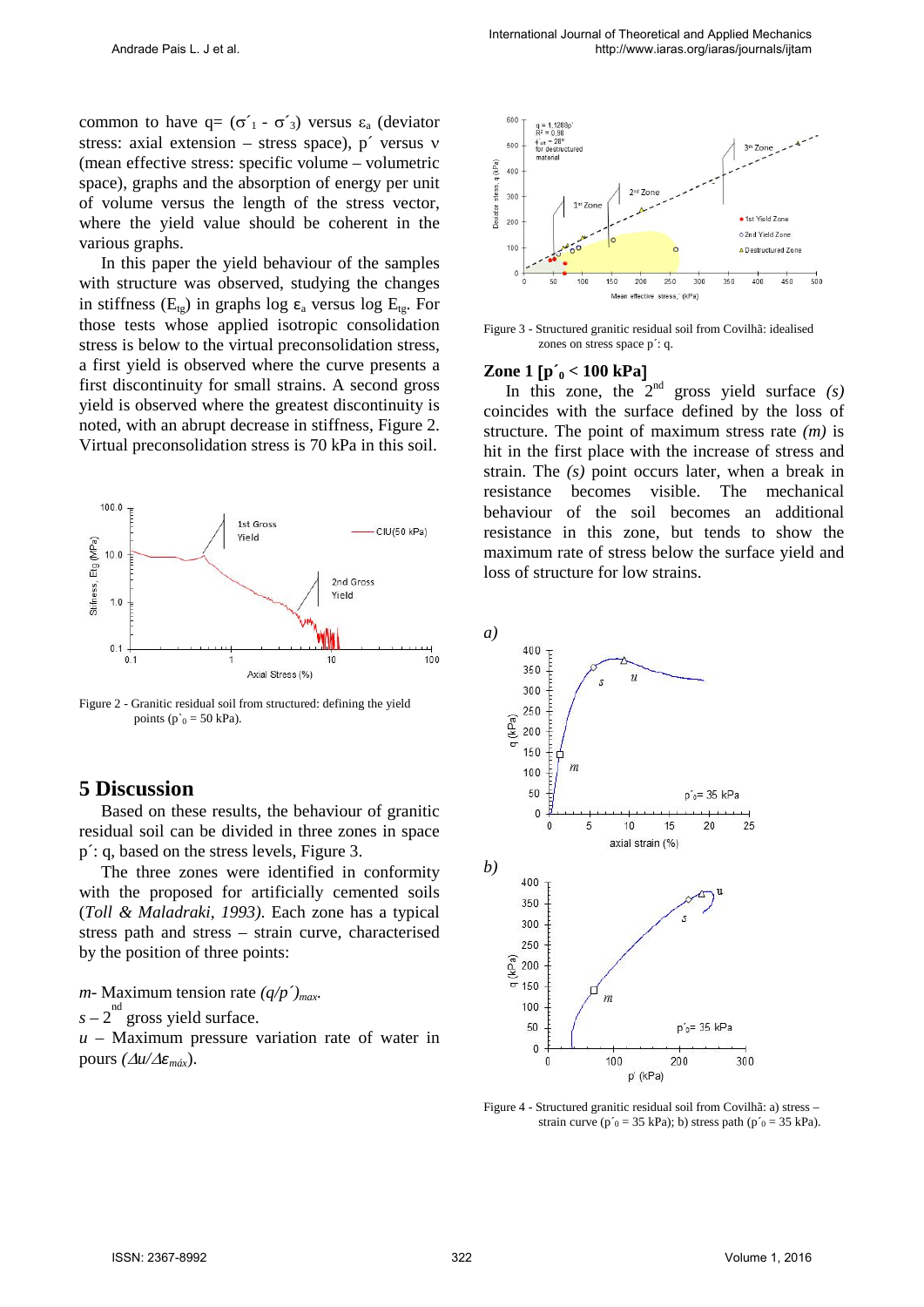The point of maximum variation rate of water pressure in  $(u)$  occurs shortly after the  $2<sup>nd</sup>$  yield, and an axial strain in the range of 6-7%, Figure 4 and 5. The yield occurs near or coincides with the peak strength due to instability of the structure by the accumulated energy due to expansion.



Figure 5 - Structured granitic residual soil from Covilhã: a) stress – strain curve ( $p'_{0}$  = 50 kPa); b) stress path ( $p'_{0}$  = 50 kPa).

With the increase of isotropic stress to 100 kPa the three points kept the same order, but point *m* becomes closer to *s*, this can mean the beginning zone 2, Figure 6.





Figure 6 - Structured granitic residual soil from Covilhã: a) stress – strain curve ( $p'_{0}$  = 100 kPa); b) stress path ( $p'_{0}$  = 100 kPa).

#### **Zone 2** [**70 kPa < p´0 < 300 kPa**]

In this zone the  $2<sup>nd</sup>$  gross yield surface is reached first, Figure 7. Even after *s* point was reached, the sample continues to display *m* values greater than the ones obtained in tests of the same material destructured and reshaped in the same physical conditions as the structured soil, suggesting that some structured potential is still present.

After the failure surface was reached, the sample continues to show evidence of an additional medium stress (p´) and reduction of *m*, which is still greater than the surface of destructured soil. Point *u* occurs after  $m$ , but closer each time as  $p'_0$  increases.



Figure 7 - Structured granitic residual soil from Covilhã: a) stress – strain curve ( $p'_{0}$  = 200 kPa); b) stress path ( $p'_{0}$  = 200 kPa).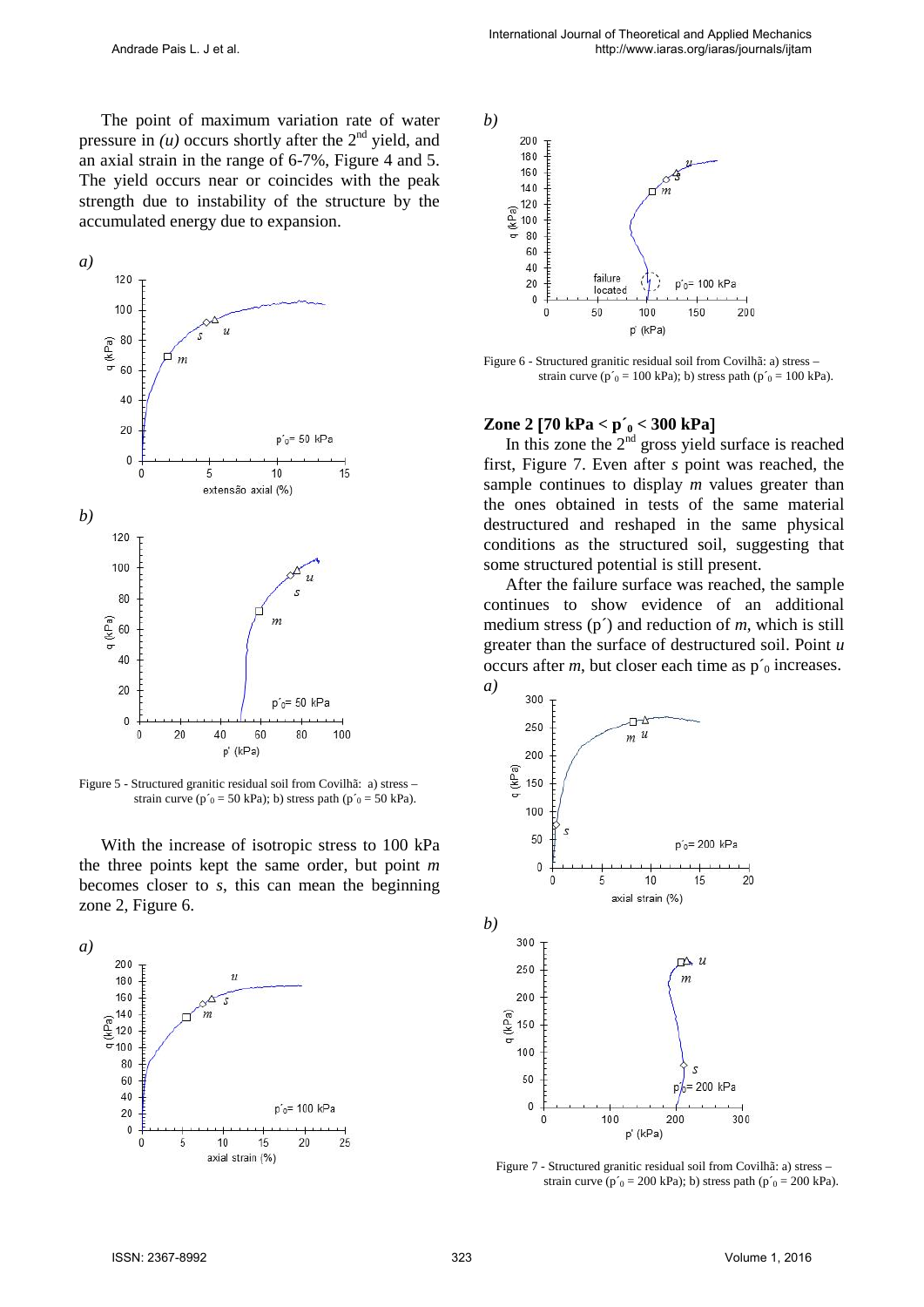### **Zone 3** [**p´0 > 400 kPa**]

Just as in zone 2, *s* point is reached before the generalised failure surface, nevertheless the failure of surfaces for structured and destructured samples tend to coincide, Figure 8. Suggests that when the failure surface is reached the deformation was sufficient to destroy the structural body and *m* point is governed as a destructured soil.

Point *m* and *u* almost coincide, a fact that is coherent with the behaviour of a destructured soil for these stress levels, suggesting that the structure of the residual structured soil was destroyed before it reached the generalised failure surface.



Figure 8 - Structured granitic residual soil from Covilhã: a) stress – strain curve ( $p'_{0}$  = 400 kPa); b) stress path ( $p'_{0}$  = 400 kPa).

# **6 Conclusion**

The results of undrained isotropically consolidated triaxial tests, carried out in samples of preserved granitic residual soil seem to demonstrate the following:

1. a  $2<sup>nd</sup>$  yield surface consistent and defined by the variation in stiffness, can be observed in structured soil;

2. possibility of defining three zones, by the type of the stress - strain curves and stress paths on the p´: q space, by the distribution of the defined points *m*, *s* e *u* in the curves;

3. for isotropic consolidation below 200 kPa the structured soil has superior *m* values than destructured soil, such a fact is due to the bonding effect for low tension;

4. for low isotropic consolidation, (approximately 50 kPa), *m* occurs before *s* and *u* occurs after it;

5. for isotropic consolidation between 70 and 300 kPa, point *s* is reached first and straight after *m* and *u* are also reached;

6. for isotropic consolidation greater than 400 kPa, point *s* is reached first but *m* and *u* coincide, a fact that is coherent with the behaviour of destructured soil confirming that general failure was reached.

*References:* 

- [1] IAEG (1981). Rock and soil description and classification for engineering geological mapping. Bull. IAEG, nº24, pp. 235-274.
- [2] I.G.M. (1999). Instituto Geológico e Mineiro, www.igm.pt.
- [3] Jia, Y.G. and Wu, Q. and Shang, H. and Yang, N.Z.H. (2011). "The influence of oil contamination on the geotechnical properties of coastal sediments in the Yellow river Delta, China." Bull Eng. Geol. Environ., 70: 517-525.
- [4] Lemos, Luís J. L.; Gomes, Luís M. F.; Andrade Pais, Luís J. A. (1997). Mechanical behaviour of a granitic residual soil – Covilhã Region. Proc 6<sup>th</sup> National Geotechnical Congress, IST, Vol. 1, pp. 63-76.
- [5] Malandraki, V.; Toll, D.G. (1996). The definition of yield for bonded materials. Geotechnical and Geological Engineering, 14, pp. 67-82.
- [6] Mantaras, F.M and Schnaid, F. (2002). "Cavity expansion in dilatant cohesive-frictional soils." Geotechnique Engineering, 143 (1): 31-42.
- [7] Toll, D.G.;Malandraki, V. (1993).Triaxial testing of a weakly bonded soil. Geotechnical Engineering of Hard Soils, Anagnostopoulos et al (eds), Balkema, Rotterdam, pp. 817-823.
- [8] Vaughan, P.R. and Kwan, C.W. (1984). "Weathering, structure and in situ stress in residual soil." Geotechnique, 34 (1): 43-59.
- [9] Vaughan, P.R. (1985). Mechanical and hydraulic properties of in situ residual soils. Proceedings of International Symposium on the Geotechnical Engineering of Hard Soils-soft Rocks, Athens, Anagnostopoulos, A.,